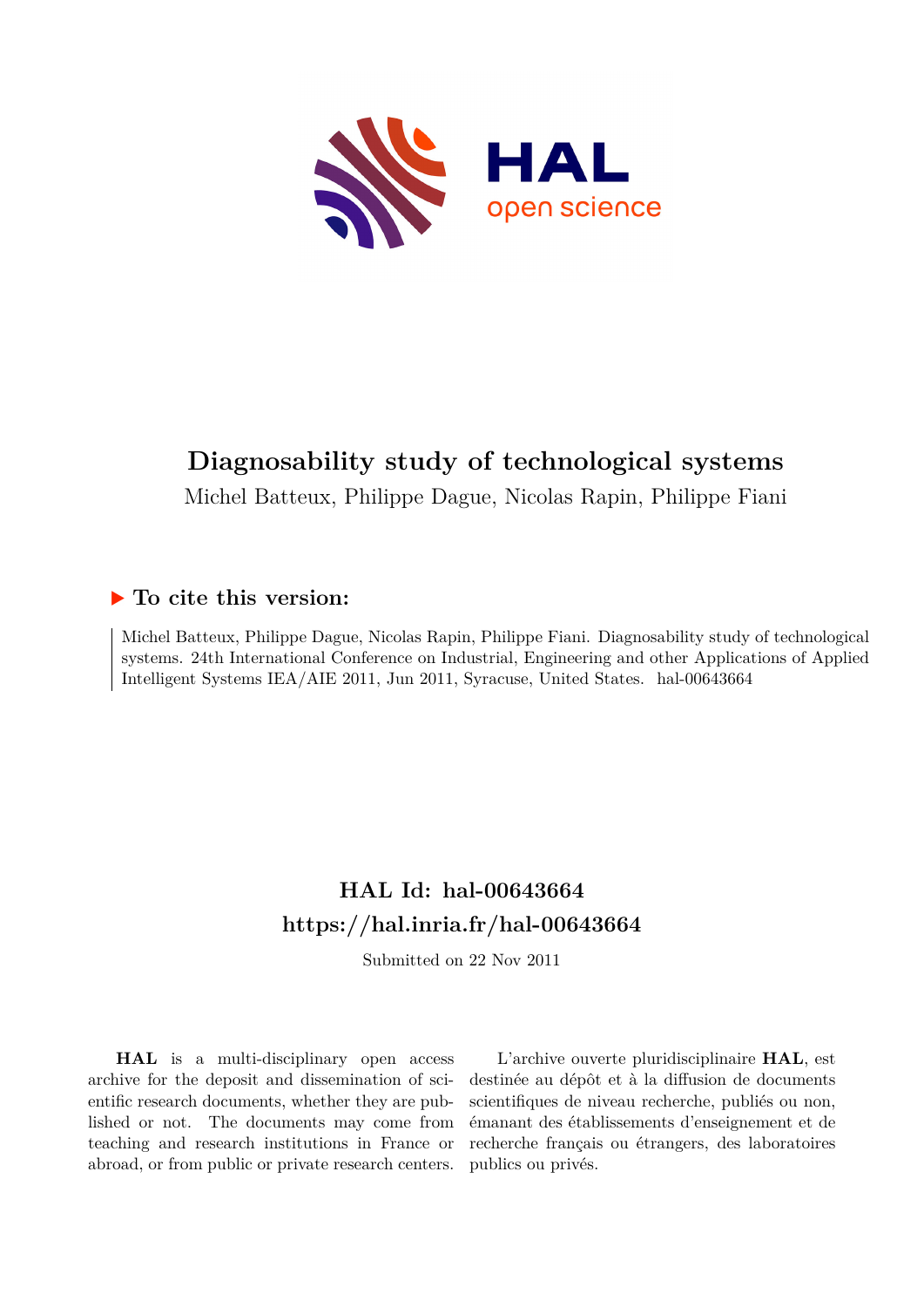## **Diagnosability Study of Technological Systems**

Michel Batteux<sup>1</sup>, Philippe Dague<sup>2</sup>, Nicolas Rapin<sup>3</sup>, and Philippe Fiani<sup>1</sup>

<sup>1</sup> Sherpa Engineering, La Garenne Colombe, France {m.batteux,p.fiani}@sherpa-eng.com  $2$  LRI, Univ. Paris-Sud & CNRS, INRIA Saclay – Île-de-France, Orsay, France philippe.dague@lri.fr  $3$  CEA, LIST, Laboratory of Model driven engineering for embedded systems, Point Courier 94, Gif-sur-Yvette, 91191, France nicolas.rapin@cea.fr

**Abstract.** This paper describes an approach to study the diagnosability of technological systems, by characterizing their observable behaviors. Due to the interaction between many components, faults can occur in a technological system and cause hard damages not only to its integrity but also to its environment. Though a diagnosis system is a suitable solution to detect and identify faults, it is first important to ensure the diagnosability of the system: will the diagnosis system always be able to detect and identify any fault, without any ambiguity, when it occurs? In this paper, we present an approach to identify and integrate faults in a model of a technological system. Then we use these models for the diagnosability study of faults by characterizing their observable behaviors.

**Keywords:** faults modeling, diagnosability, model-based diagnosis.

### **1 Introduction**

Technological systems are complex systems constituted with many components interacting with each other and combining multiple physical phenomena: thermodynamic, hydraulic, electric, etc. Faults, which are un-observable damages affecting components of a system, can occur due to many causes: wear, dirtying, breakage, etc. Some are serious and must require to stop the system, or to put it in a safety mode; while others have minor impact and should only be reported for being repaired off-board. Thus, it is necessary to achieve on-board the detection of these faults and to identify them the most precisely; this in order to take the appropriate decision. An embedded diagnosis system, completing the controller, is a suitable solution to do this ([1]). However, the problem is then to ensure that this diagnosis system will always be able not only to detect any fault when it occurs (does the fault induce an observable behavior distinct from the normality?), but also to assign a unique listed fault to a divergent observable behavior (do some faults induce the same observable behavior?). This problem is known as diagnosability ([2]).

A way to handle this diagnosability, with respect to a system, is to augment the model of this system (the normal model) with faults (producing faulty models); and to exploit them to characterize observable behaviors of the system, under or not a fault,

K.G. Mehrotra et al. (Eds.): IEA/AIE 2011, Part I, LNAI 6703, pp. 186–198, 2011.

<sup>©</sup> Springer-Verlag Berlin Heidelberg 2011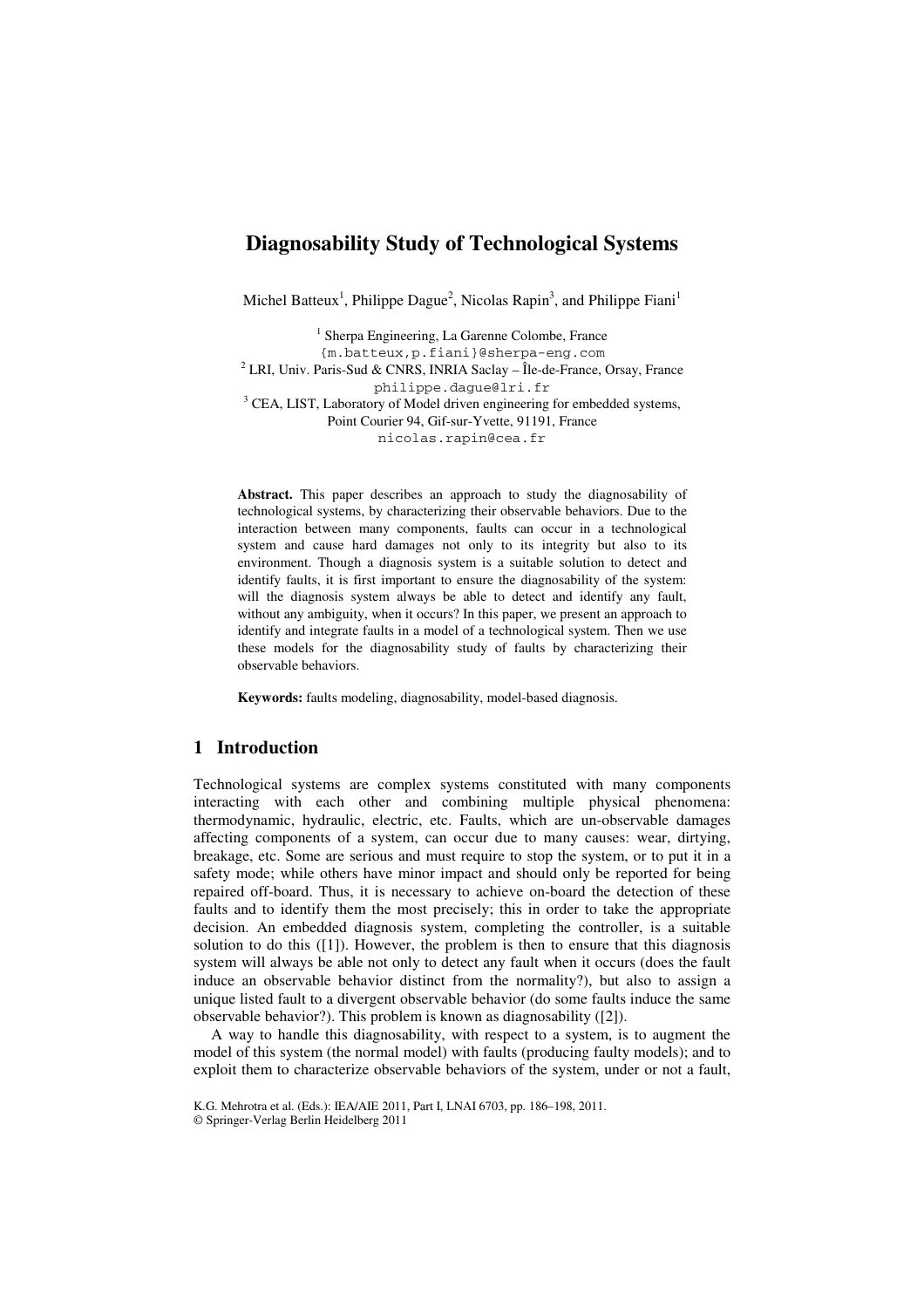by a specific property which will be verified by the diagnosis system. This approach, called diagnosability study of faults, inheres in the analysis process of the diagnosis system. It requires, by definition, all faulty models to produce, for each one, a specific fault characterization according to its observable behaviors. All these faults characterizations will then be used by the embedded diagnosis system to detect and identify faults.

In this paper, we present an approach to study the diagnosability of faults of a technological system by exploiting its observable behaviors. These observable behaviors are obtained by using the normal and all faulty models of the system. In the second part, we present the framework to model a technological system and show how to integrate faults in it. In the third part, we exploit these produced models in order to define observable behaviors of the system in the normal and all faulty cases. In the fourth part, we study diagnosability of faults by producing their characterizations. In the fifth part, we apply this theoretical framework to a practical application: a fuel cell system. Finally, the last part concludes by summarizing results and outlining interesting directions for future works.

### **2 System and Faults Modeling**

In order to study faults diagnosability of a system, it is necessary to get the normal model and all faulty models of the system. In this part, we present the framework to obtain a model of a system and show how to integrate faults into it.

#### **2.1 Normal Model of the System**

Classical works found in literature for diagnosis ([1], [3] and [4]) are based on a representation of the system in open-loop. But for the majority of industrial applications, the system is inserted in a closed-loop and its controller computes system inputs by taking into account its outputs; this to increase system performances and to maintain them in spite of unknown perturbations affecting it. In this context fault detection and isolation are more difficult because of the contradiction between control objectives and diagnosis objectives. In fact, control objectives are to minimize disturbances or faults effects; whereas diagnosis objectives are precisely to bring out these faults. The considered solution, to take into account this problem, is to model the system with its controller in closed-loop. Fig. 1 below represents the complete structure of the system: the system and its controller in closed-loop.



**Fig. 1.** Complete structure of the system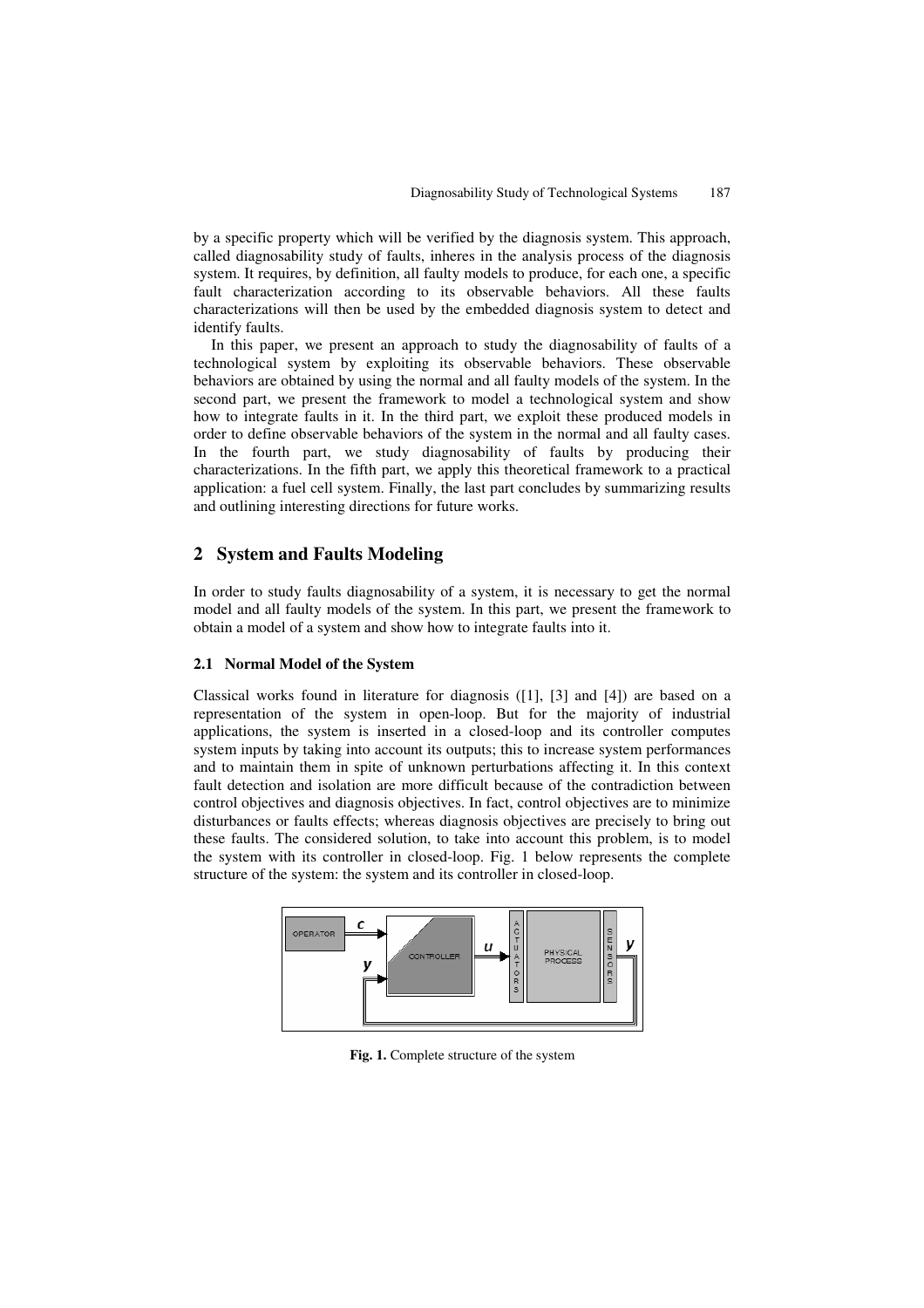We model a controlled system with two parts: the controller and the system itself composed of the physical process, actuators and sensors. We consider a continuous model in discrete time T with a state space representation, described by the set (1) of equations:

$$
x(t+1) = f(x(t), \theta, u(t), d(t)), x(0) = x_{init}
$$
  
\n
$$
y(t) = g(x(t), \theta, u(t), d(t))
$$
  
\n
$$
a(t+1) = h(c(t), a(t), y(t)), a(0) = a_{init}
$$
  
\n
$$
u(t) = k(c(t), a(t), y(t))
$$
\n(1)

where the two first equations model the system and the two other ones model the controller (more precisely its control laws). Variables *u*, *x*, θ, *d* and *y* are respectively input, state, parameter, disturbance and output vectors of the system; *c* and *a* are respectively order (from the operator) and state vectors of the controller. We denote by  $V = \{c; a; u; x; y; d\}$  the set of all variables of the model, with respective domains of values C, A, U, X, Y and D, and by  $V_{Obs} = \{c; u; y\}$  the set of observable variables.

#### **2.2 Faults Modeling**

Faults in the system can cause failures or malfunctions, resulting in serious damages not only to the system integrity but also to its environment. It is therefore important to identify and classify all potential faults of the system in order to ensure their integration in the model.

By using methodologies of safety engineering ([5] and [4]), an identification of all important faults of the system can be made. Thanks to faults analysis techniques, such as Failure Mode and Effects Analysis or Fault Tree Analysis, we can identify most of potential faults which could occur in the system; and analyze their causes and impacts. Therefore, the set  $\Gamma = \{F_0, F_1, \ldots, F_k\}$  of potential faults, that must be taken into account by a diagnosis system, is identified and defined during this safety analysis, where to simplify the presentation, the fault  $F_0$  represents the normal case.

Potential faults can be classified in order to ensure their integration in the model. Various classifications of faults can be found in literature ([1], [4] and [6]); but all of them differentiate the behavior of the fault and its effects on the system ([7]). Fault behavior is characterized by its occurrence time (randomly, at a specific time or from a specific event), its appearance (abruptly or progressively) and its form (permanent, transient or intermittent). Fault effects consist in its location inside the system and its disturbance induced. For our purpose, we do not consider faults occurring in the controller. Thus, there are sensor faults (perturbing the output vector  $y$ ), actuator faults (perturbing the input vector  $u$ ) and faults in the process (perturbing the state vector *x* or the parameter vector θ). The disturbance can be additive, multiplicative, sinusoidal or limitative.

Thus, for a fault  $F \in \Gamma \backslash \{F_0\}$  and a time instant  $t_n \in T$ , the faulty model of the system under  $F$  is obtained by considering the set of equations  $(1)$  where the considered disturbed variable *v* is replaced by its disturbance  $v_F = dist(t, v(t), fIt(t, t_n))$ , with *flt* the fault behavior and  $t_n \in T$  its occurrence time. For example with a sensor fault *F*, represented by  $y_F(t) = dist(t, y(t), flt(t, t_n))$ , the faulty model of the system is described by the set (2) of equations: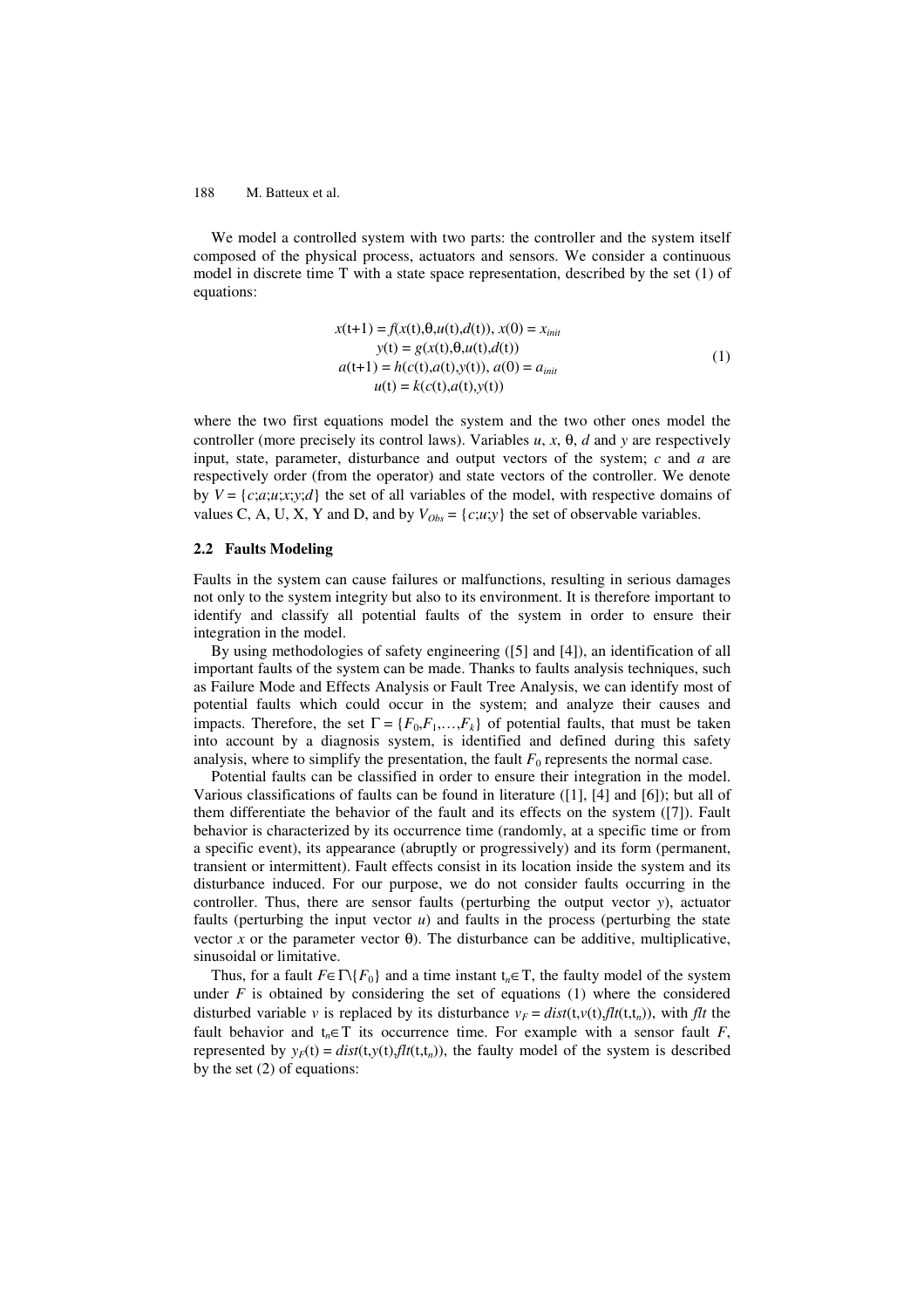$$
x(t+1) = f(x(t), \theta, u(t), d(t)), x(0) = x_{init}
$$
  
\n
$$
y(t) = dist(t, g(x(t), \theta, u(t), d(t)), ftt(t, t_n))
$$
  
\n
$$
a(t+1) = h(c(t), a(t), y(t)), a(0) = a_{init}
$$
  
\n
$$
u(t) = k(c(t), a(t), y(t))
$$
\n(2)

#### **3 Observable Behaviors**

By adding faults in the model of the system, we have produced all faulty models requested for the diagnosability study. We can now exploit them to characterize observable behaviors in the normal and all faulty cases. A behavior of the system represents its way of operation, according to an instruction (a sequence of orders) from the operator. An observable behavior is therefore obtained from the behavior by restricting it to the only observable variables. Observable means visible from an external observer, such as a diagnosis system for example.

#### **3.1 System Behaviors**

A behavior of the system is represented by the set of values of variables during its operation and according to an instruction from the operator. This operation can be under the presence, or not, of a fault. A behavior is therefore specified according to an instruction and a fault.

An instruction is the evolution of orders from the operator during the time. Formally, it is a sequence *cs* from a temporal window  $I_{cs} \subseteq T$ , assumed beginning from the time instant 0, to the domain C. In the following, we consider a set *Cons* of instructions the most representative, i.e.: providing all operation ranges of the system. Thus, though each instruction *cs* is defined from its own temporal window I*cs*, we assume that all instructions are defined from a same temporal window  $I = max\{I_{cs}\}\,$ , by extending any instruction *cs*, where  $I_{cs} \subset I$ , with its last value *cs*(max( $I_{cs}$ )).

For a vector  $v = (v_1, \ldots, v_n)$  and for an index  $i \in \{1, \ldots, n\}$ , we denote by  $p_i(v) = v_i$  the *i*-th element of *v*. For a set *E*, constituted by a direct product  $E = E_1 \times ... \times E_n$ , for a subset *G* ⊆ *E* and for indexes  $i_1, \ldots, i_k$  ∈ {1,…,*n*} with  $k \le n$ ; the projection of *G* onto the  $E_{i_1} \times \cdots \times E_{i_k}$  is the set  $\Pr_{E_{i_1} \times \cdots \times E_{i_k}}(G) = \{ (p_{i_1}(v), \cdots, p_{i_k}(v)) \in E_{i_1} \times \cdots \times E_{i_k} \setminus v \in G \}.$ 

**Normal Behaviors.** For an instruction *cs*∈*Cons*, the normal behavior of the system, according to *cs*, is the set  $B(cs, F_0)$  of vectors of data  $(t, v(t)) \in I \times C \times A \times U \times X \times Y \times D$ , ordered by time t, with  $v(t) = (c(t), a(t), u(t), x(t), y(t), d(t))$ . This set of data vectors satisfies the following:

- a. Existence and uniqueness in time: for any time instant t∈I, it exists a unique vector *v*(t)∈  $C \times A \times U \times X \times Y \times D$  such as  $(t, v(t)) \in B(cs, F_0)$ .
- b. Construction according to the instruction *cs*: for any time instant t∈I,  $p_1(v(t)) = cs(t)$ .
- c. Satisfaction of system equations in normal case: for any time instant t∈I,
	- 1.  $p_4(v(t+1)) = f(p_4(v(t)), \theta, p_3(v(t)), p_6(v(t)))$  and  $p_4(v(0)) = x_{init}$
	- 2.  $p_5(v(t)) = g(p_4(v(t)), \theta, p_3(v(t)), p_6(v(t)))$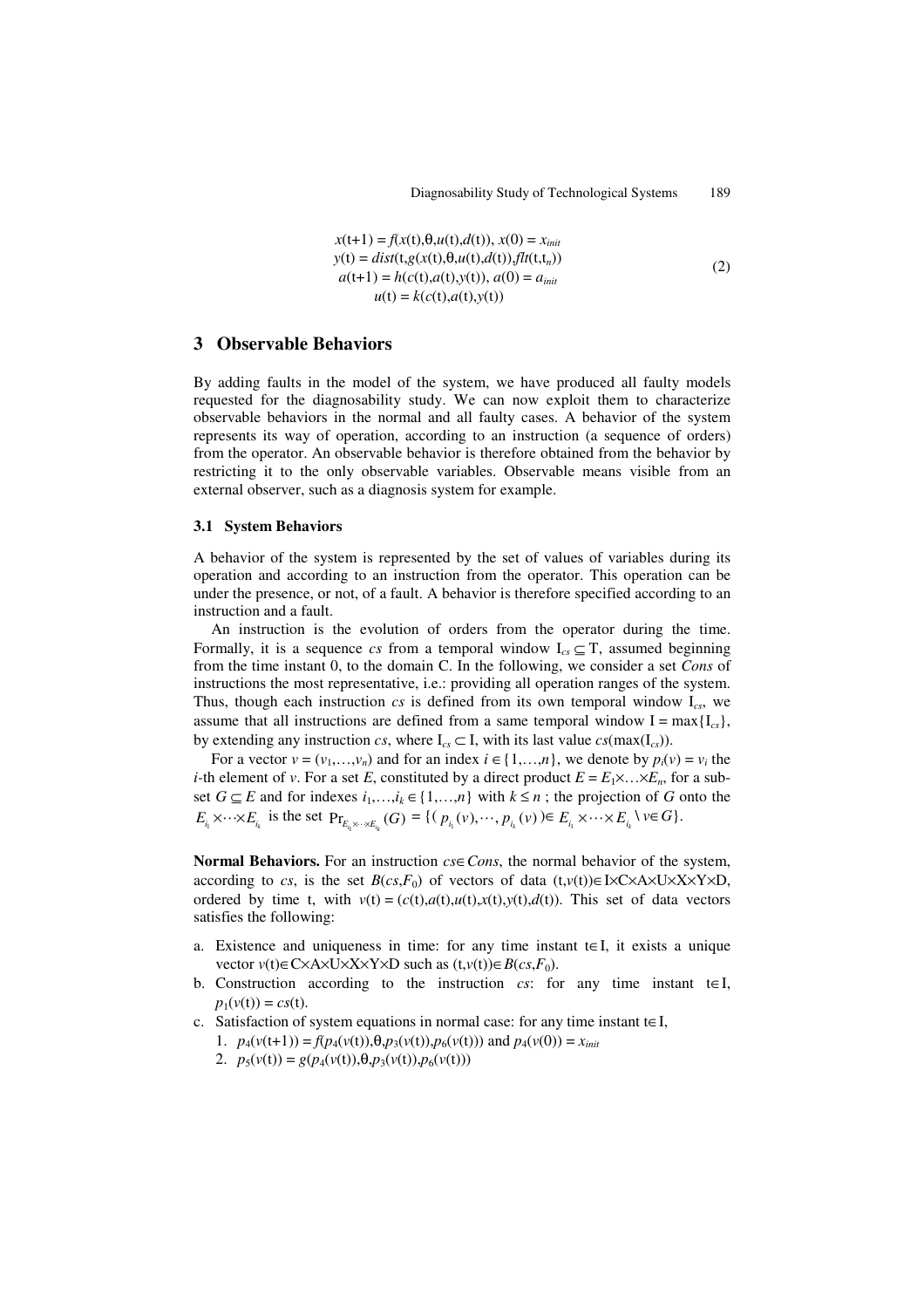- 3.  $p_2(v(t+1)) = h(p_1(v(t)), p_2(v(t)), p_5(v(t)))$  and  $p_2(v(0)) = a_{init}$
- 4.  $p_3(v(t)) = k(p_1(v(t)), p_2(v(t)), p_5(v(t)))$

**Faulty Behaviors.** A characteristic of faults behaviors, defined in the above part, is the occurrence time (randomly, at a specific time, or from a specific event). In the following, we only consider faults occurring at a specific time; in fact our focus is only to ensure diagnosability of a fault when it occurs, not to predict its occurrence. Thus, for each fault  $F \in \Gamma \backslash \{F_0\}$  and each instruction  $c s \in Cons$ , we consider a set  $\Omega_{(F,c s)}$ of time occurrence t*n*∈I of the fault *F* according to the instruction *cs*.

Therefore, for an instruction  $c s \in Cons$  and a fault  $F \in \Gamma \backslash \{F_0\}$  occurring at a time instance  $t_n \in \Omega_{(F, cs)}$ , the faulty behavior of the system  $B(c, F, t_n)$  is defined as the normal one above where points (c) is replaced with the satisfaction of system equations in the considered faulty case.

#### **3.2 Observable Behaviors of the System**

An observable behavior of the system represents its visible, from an external observer, way of operation according to an instruction from the operator. It is obtained by projecting the behavior, according to the considered instruction, onto the set of observable variables.

In addition, detection and isolation of a fault require, for industrial applications, to be made in bounded time *b* after the fault occurrence. This bound can be assumed more than the response time  $\delta$  of the system. Thus, as a behavior could be defined for a fault occurring at the time instant  $t_n = max(I)$ , it could not consider onto the time interval  $[t_n,t_n+b]$  as it is not defined. Therefore, for any fault  $F \in \Gamma \backslash \{F_0\}$  and any instruction *cs*∈*Cons*, we only consider time occurrences  $t_n \in \Theta_{(F, cs)} = \Omega_{(F, cs)} \cap [0; \max(1) - b]$ .  $F_0$  can be considered as a fault always occurring at the time instant  $t_n = 0$ ; thus,  $\Theta_{(F_0, cs)} = \{0\}$  for any instruction  $cs \in Cons$ .

For a faulty behavior  $B(c, F, t_n)$ , according to an instruction  $c \in Cons$  and under a fault  $F \in \Gamma \backslash \{F_0\}$  occurring at a time instance  $t_n \in \Theta_{(F, cs)}$ , the underlying faulty observable behavior  $ObsB(cs, F, t_n)$  is the projection of  $B(cs, F, t_n)$  onto the direct product I×C×U×Y of observable variables:  $ObsB(cs, F, t_n) = Pr_{I \times C \times U \times Y}(B(cs, F, t_n)).$ 

For a normal behavior  $B(c, F_0)$ , according to an instruction  $c \in \text{Cons}$ , and the time instant  $t_n \in \Theta_{(F_0, cs)}$  (={0}), the underlying normal observable behavior  $ObsB(cs, F_0, t_n)$  is the projection of  $B(c, F_0)$  onto the direct product I×C×U×Y of observable variables:  $ObsB(cs, F_0, t_n) = Pr_{IXC XU X Y}(B(cs, F_0))$ . The parameter  $t_n$ , which is always equal to 0, is added to harmonize with the notation of faulty observable behaviors *ObsB*(*cs*,*F*,t*n*).

An observable behavior is defined according to an instruction *cs*∈*Cons*, a fault *F*∈Γ and an occurrence time  $t_n \in \Theta_{(F,cs)}$  ( $t_n = 0$  for  $F_0$ ). Therefore the set of observable behaviors, according to the set *Cons* of instructions and under a fault *F*∈Γ, is the union of all observable behaviors for all instructions *cs* of *Cons* and all occurrence time  $t_n \in \Theta_{(F,cs)}$  of *F*:  $ObsBeh_{Cons}(F) = \bigcup_{cs \in Cons} \bigcup_{t_n \in \Theta_{(F,cs)}} \{ObsB(cs,F,t_n)\}\$ . Finally, the set of observable behaviors, according to the set *Cons* of instructions, is the union of all sets of observable behaviors for all faults:  $ObsBeh_{Cons} = \bigcup_{F \in \Gamma} ObsBeh_{Cons}(F)$ . We also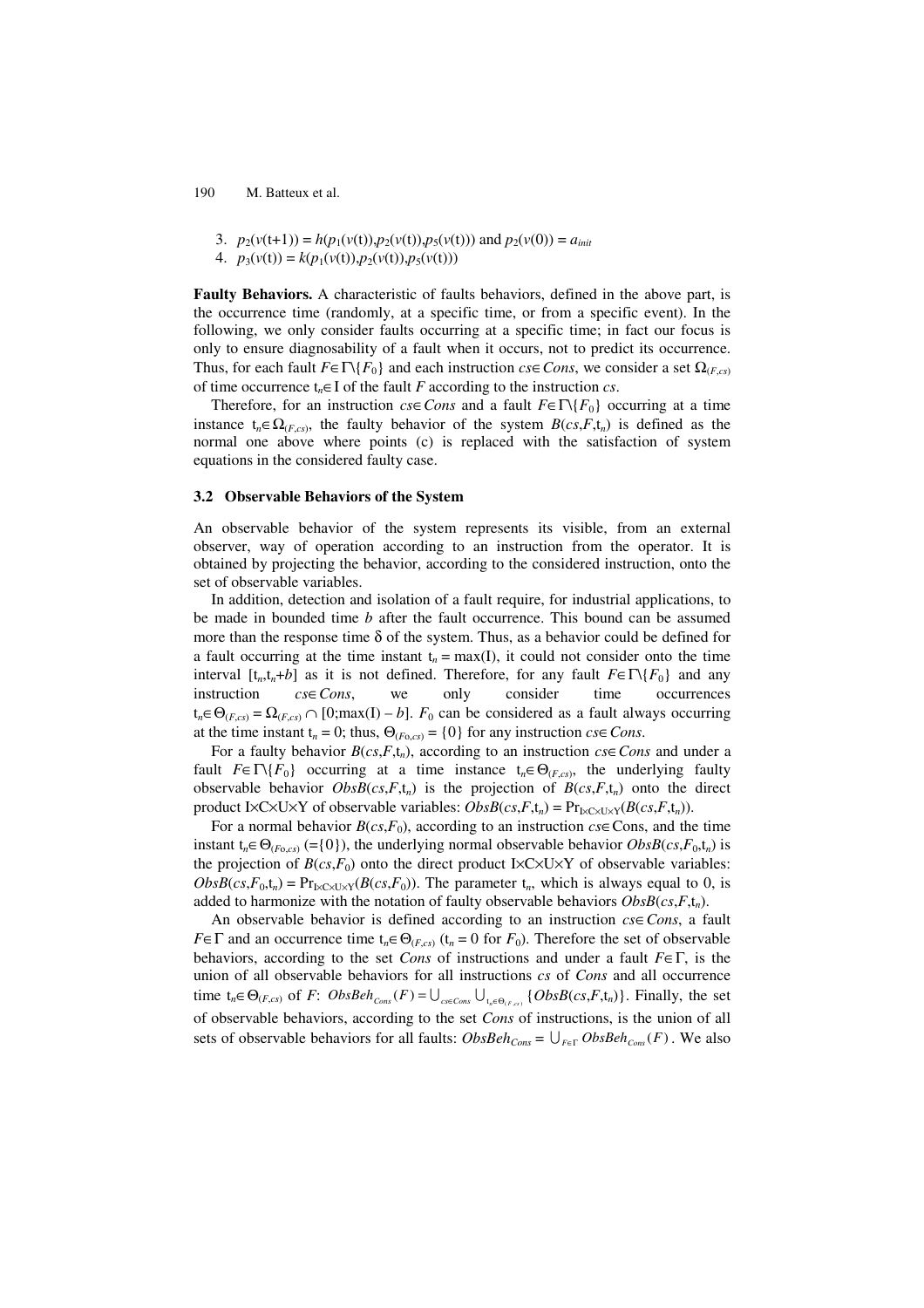define the time domain  $Tdom(obj)$  of an observable behavior  $ob \in ObsBeh_{Cons}$  as I and a set  $J = [b; max(I)] \subset I$ .

#### **4 Diagnosability Study of the System**

Intuitively a fault  $F \in \Gamma \backslash \{F_0\}$  is said diagnosable if observable behaviors of the system under this fault are not the same that observable behaviors of the system under another fault  $F' \in \Gamma \backslash \{F\}$ . This other fault can be  $F_0$ , or another one  $F' \in \Gamma \backslash \{F_0;F\}$ , which expresses the two ideas: the fault detectability and the fault isolability.

The diagnosability study inheres in the analysis process of the diagnosis system. In fact, during its operation, the diagnosis system will check if the observed behavior of the system, provided by data of observable variables, satisfies a specific property characterizing the normal operation of the system. If this property is not satisfied, it will search which property, characterizing an abnormal operation, is satisfied. Consequently, the diagnosability study will be made from a set  $\Lambda = (P_F)_{F \in \Gamma}$  of properties characterizing the most precisely observable behaviors of the system under the considered fault.  $\Lambda$  is said a faults characterization.

#### **4.1 Faults Characterization**

For a fault  $F \in \Gamma$ , its characterization is a property  $P_F$  which must be satisfied at each time instant by at least observable behaviors under this considered fault (P*<sup>F</sup>* : *ObsBehCons*×J→{true;false}). We propose two kinds of faults characterization.

**The Perfect Characterization (PC).** The most natural solution to characterize observable behaviors is to consider them restricted to the temporal windows  $[t - b; t]$ , with *b* the bound presented above.

- For the fault  $F_0 \in \Gamma$ , the set of bounded normal observable behaviors is  $ObsBeh^{bd}_{Cons}(F_0) = \bigcup_{c \in Cons} \bigcup_{i \in J} \{Pr_{[t-b; t] \times C \times U \times Y}(ObsB(cs, F_0, 0))\}.$
- For a fault  $F \in \Gamma \backslash \{F_0\}$  the set of bounded faulty observable behaviors is  $ObsBeh^{bd}$ <sub>Cons</sub>(*F*) =  $\bigcup_{cs \in Cons} \bigcup_{t_n \in \Theta_{(F, cs)}} \bigcup_{t \in [t_n; t_n + b]} \{Pr_{[t \cdot b; t] \times C \times U \times Y}(ObsB(cs, F, t_n))\}.$

For a fault *F*∈Γ, its perfect characterization is the property P*F* defined as follow: for an observable behavior  $ob ∈ ObsBeh_{Cons}$  and a time instant t∈J,  $P_F(obj, t)$  is true iff  $Pr_{[t-}$  $b$ <sub>;tl×C×U×Y</sub>(*ob*)∈ *ObsBeh<sup>bd</sup><sub>Cons</sub>*(*F*).

Intuitively, an observable behavior  $ob ∈ ObsBeh_{Cons}$ , restricted to a temporal window  $[t_i - b; t_i]$ , is an element of the set *ObsBeh*<sup>bd</sup><sub>Cons</sub>(*F*) iff it exists an instruction *cs*∈*Cons*, an occurrence time  $t_n ∈ Θ$ <sub>(*F,cs*)</sub> of *F* and a time instant  $t_d ∈ [t_n; t_n + b]$ , such as data vectors of *ob* (which are restricted to the temporal window  $[t_i - b; t_i]$ ) are equal to data vectors of  $ObsB(c, F, t_n)$  restricted to the temporal window  $[t_d - b; t_d]$ . I.e., if for any time instant  $k \in [0; h] \subseteq T$ , the data vector  $v(t, +k)$  of *ob* at the time instant  $t, +k$  is equal to the data vector  $v'(t_d+k)$  of  $ObsB(cs, F, t_n)$  at the time instant  $t_d+k$ .

It is a perfect characterization because it is not possible to specify, in a best way, observable behaviors. In fact, the sets  $ObsBeh^{bd}{}_{Cons}(F)$ , constructed by restricting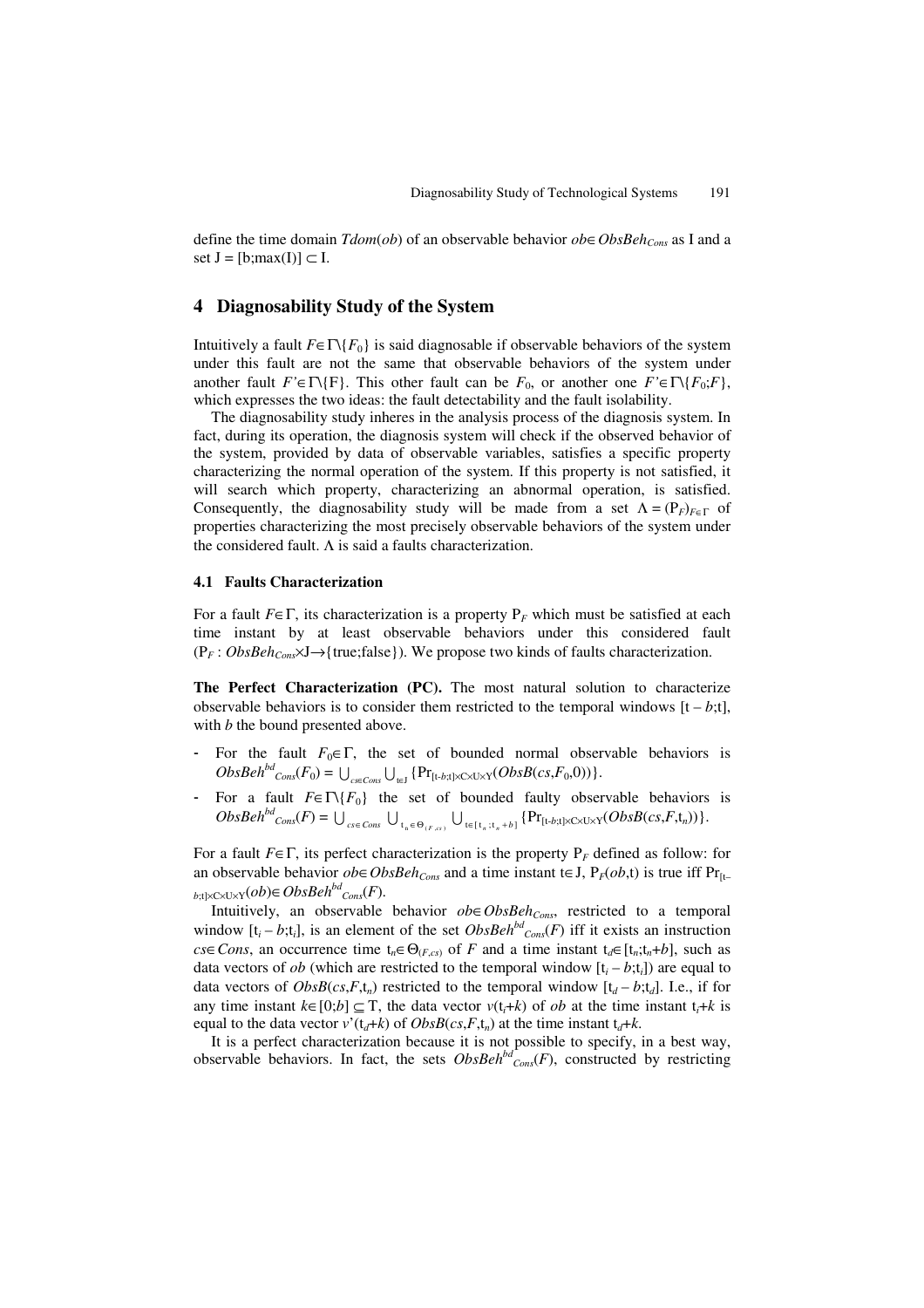elements of  $ObsBeh_{Cons}(F)$ , are the nominal definitions of observable behaviors of the system under a fault; it is therefore not possible to do it better. Nevertheless, not only the set *Cons* of instructions must be the most representative: the set  $C<sup>I</sup>$  of all functions from the temporal window I to the domain C; but also all sets  $\Theta_{(F,cs)}$  of occurrence time of faults must be equal to J.

**The Temporal Formulas Characterization (TFC).** This faults characterization describes how the system operates under a fault thanks to a temporal formula. We will use an adaptation of the metric interval temporal logic ([8]), well adapted to specify bounded real-time properties.

The syntax of temporal formulas is classically defined by induction. The set of terms, representing arithmetic formulas, is built from the set  $V_{Obs} = {c; u; y}$  of observable variables of the system, a set K of constants, arithmetic operators  $(+, -, \cdot)$ and ÷) and a temporal operator  $V_{[\alpha]}$ , where  $\alpha \in T$  is a positive or negative time instant. Atomic formulas, expressing a comparison (equality or inequality) between two arithmetic formulas, are built from the set of terms and by using comparison operators  $(=, ≠, <, >, ≥$  and ≤). Temporal formulas are therefore built, recursively, with operators  $\neg$  (not),  $\wedge$  (and) G<sub>[α;β]</sub> (globally during a temporal window bounded by α and  $\beta$ ) and E<sub>[α;β]</sub> (eventually during a temporal window bounded by  $\alpha$  and  $\beta$ ); where  $\alpha, \beta \in T$  are two positive or negative time instants. Classical operators  $\vee$  (or) and  $\Rightarrow$ (implication) and  $\Leftrightarrow$  (equivalent) are built from the above operators  $\neg$  and  $\wedge$ .

Temporal formulas are interpreted by observable behaviors *ob∈ ObsBeh<sub>Cons</sub>* at each time instant t∈J: the satisfaction of  $\varphi$  by *ob* at the time instant t, denoted by  $(obj, t) \models \varphi$ , is classically defined by induction onto the set of temporal formulas:

- $(ob, t) \models atom$ , iff t∈Dom(*atom*) = *Tdom*(*ob*) and *atom* is true when all observable variables are replaced by their values from the vector of *ob* at the time instant t. If *atom* contains a term of the form  $V_{[\alpha]}v$ , its satisfaction is obtained if t+ $\alpha \in \text{Dom}(atom)$  and by considering the value of *v* at the time instant t+ $\alpha$ .
- (*ob*,t)╞ ¬ϕ iff t∈Dom(ϕ) and (*ob*,t) does not satisfy ϕ.
- $(o, b, t) \models \varphi \land \psi$  iff t∈ Dom( $\varphi$ )∩Dom( $\psi$ ) and  $(o, b, t) \models \varphi$  and  $(o, b, t) \models \psi$ .
- $(ob, t) \models G_{[\alpha;\beta]} \varphi$  iff  $[t+\beta; t+\alpha] \subseteq Dom(\varphi)$  and for all t' in  $[t+\beta; t+\alpha]$  we have (*ob*,t')  $\models$   $\varphi$  (if [t– $\beta$ ;t– $\alpha$ ]⊄Dom( $\varphi$ ) the value of  $G_{[\alpha;\beta]}\varphi$  is not defined).
- $(ob, t) \models E_{[\alpha;\beta]} \varphi$  iff  $[t+\beta;t+\alpha] \subseteq Dom(\varphi)$  and there exists t' in  $[t+\beta;t+\alpha]$  such that  $(ob, t') \models \varphi$  (if  $[t-\beta, t-\alpha] \not\subset \text{Dom}(\varphi)$ ) the value of  $E_{[\alpha;\beta]} \varphi$  is not defined).

For example, the formula  $φ_{ex}: G_{[-3,0]}$  ( $c ∈ [0;1]) ∧ (c - V_{[-0,1]}c = 0)$ ), where  $c ∈ [0;1]$ means  $(0 \leq c) \land (c < 1)$ , asserts that since 3 time units, the variable *c* is in the interval [0;1] and has not changed.

*Fault Characterization Formulas.* All data sets *ObsBeh<sub>Cons</sub>*(*F*) of observable behaviors under a fault are obtained by simulation. By analyzing them, for each fault *F*∈Γ, a specific temporal formula  $\varphi_F$  is generated.

The normal formula  $\varphi_{F_0}$  consists in checking thresholds of the gap  $|c - y|$  according to changes of orders during the time: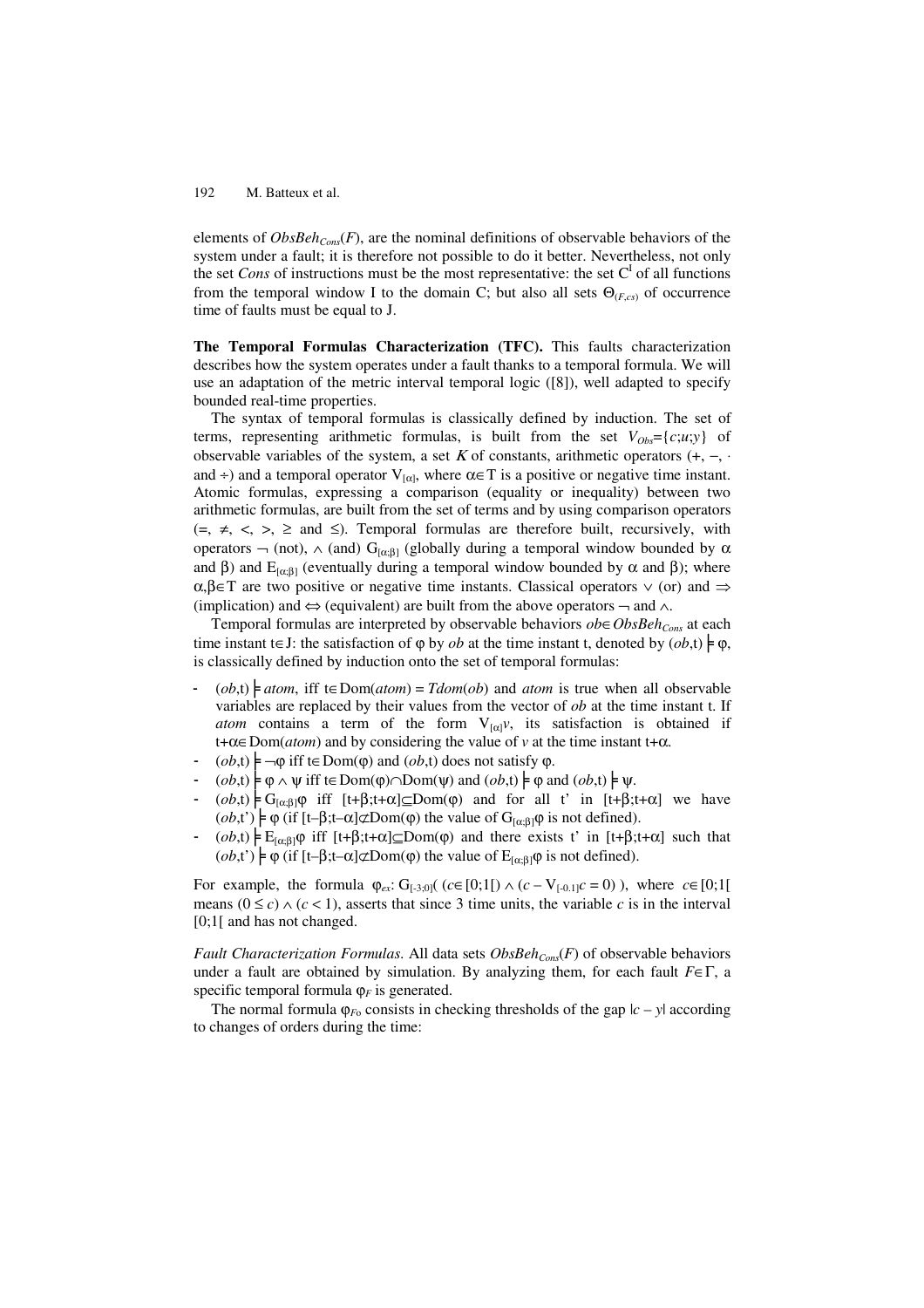- Firstly,  $\varphi_{F_0}$  is divided into sub-formulas  $\varphi_{F_0}^i$  according to a partition  $C = U_{i \in E} C_i$  of the domain C. This partition represents all operating points of the system. Thus, when the order *c* is in a part  $C_i$ , the sub-formula  $\varphi_{F_0}^i$  is checked.
- Secondly, each sub-formula  $\varphi_{F_0}^i$  is divided into two sub-formulas: a sub-formula  $\varphi^{i,h}_{F_0}$  for high changes of order; and another  $\varphi^{i,h}_{F_0}$  for low changes. For a high change of order, more than a threshold, the sub-formula  $\varphi_{F_0}^{i,h}$  is checked from the time of the change and during the response time  $\delta$  of the system. Otherwise, for low changes of order less than the threshold, the sub-formula  $\varphi^{i,l}_{F_0}$  is checked.

All faulty formulas are elaborated by taking into account behaviors and effects of faults. Thus, these characteristics are transformed, if it is possible, into temporal formulas describing how the fault disturbs the gap  $|c - y|$  and all observable variables *u* and *y*.

For a fault *F*∈Γ, its temporal formula characterization is the property P*F* defined as follow: for an observable behavior  $ob ∈ ObsBeh_{Cons}$  and a time instant t∈J,  $P_F(obj, t)$  is true iff  $(ob, t) \models \varphi_F$ . Temporal formulas are checked, thanks to the ARTiMon<sup>©</sup> tool, from the CEA, LIST ([9]), interfaced to MATLAB/Simulink<sup>©</sup>.

#### **4.2 Diagnosability Study**

Whatever is the considered faults characterization  $\Lambda = (P_F)_{F \in \Gamma}$ , we can give a general definition of diagnosability. Although we have presented two kinds of such characterizations (PC and TFC); another kind could be used.

**Formal definitions.** Given a faults characterization  $\Lambda = (P_F)_{F \in \Gamma}$ , a fault  $F \in \Gamma$  is said *diagnosable* if it is eligible, detectable and isolable.

- A fault *F*∈Γ is *eligible* iff for any instruction *cs*∈*Cons* and for any occurrence time  $t_n \in \Theta_{(F, cs)}$  of *F* ( $t_n = 0$  for  $F_0$ ), it exists a time instant  $t_e \in [t_n; t_n + b]$  such that for all time instant t∈ J with t ≥ t<sub>e</sub>:  $P_F(ObsB(cs, F, t_n), t)$  is true.
- A fault *F*∈Γ\{*F*0} is *detectable* iff for any instruction *cs*∈*Cons* and for any occurrence time  $t_n \in \Theta_{(F,cs)}$ , it exists a time instant  $t_d \in [t_n;t_n+b]$  such that for all time instant t∈ J with t ≥ t<sub>d</sub>:  $P_{F0}(ObsB(cs, F, t_n), t)$  is false.
- A fault*F*∈Γ\{*F*0} is *isolable* iff for any instruction *cs*∈*Cons* and for any occurrence time  $t_n \in \Theta_{(F,cs)}$ , it exists a time instant  $t_i \in [t_n;t_n+b]$  such that for all time instant  $t \in J$ with  $t \ge t_i$ :  $P_F(ObsB(cs, F, t_n), t)$  is false for any other fault  $F' \in \Gamma \setminus \{F_0; F\}$ .

**Analysis According to the Kind of Characterization.** We have defined the diagnosability for any faults characterization  $\Lambda = (P_F)_{F \in \Gamma}$ ; we can therefore point up some remarks.

The diagnosability is defined for all faults  $F \in \Gamma$ ; thus for  $F_0$ , there is just to check its eligibility. Furthermore, this eligibility notion is added because as it is defined for any faults characterization Λ, it could be possible to consider one where some faults are not eligible. Obviously, it is not the case with PC: by definition of all sets  $ObsBeh^{bd}_{Cons}(F)$ , all faults are eligible.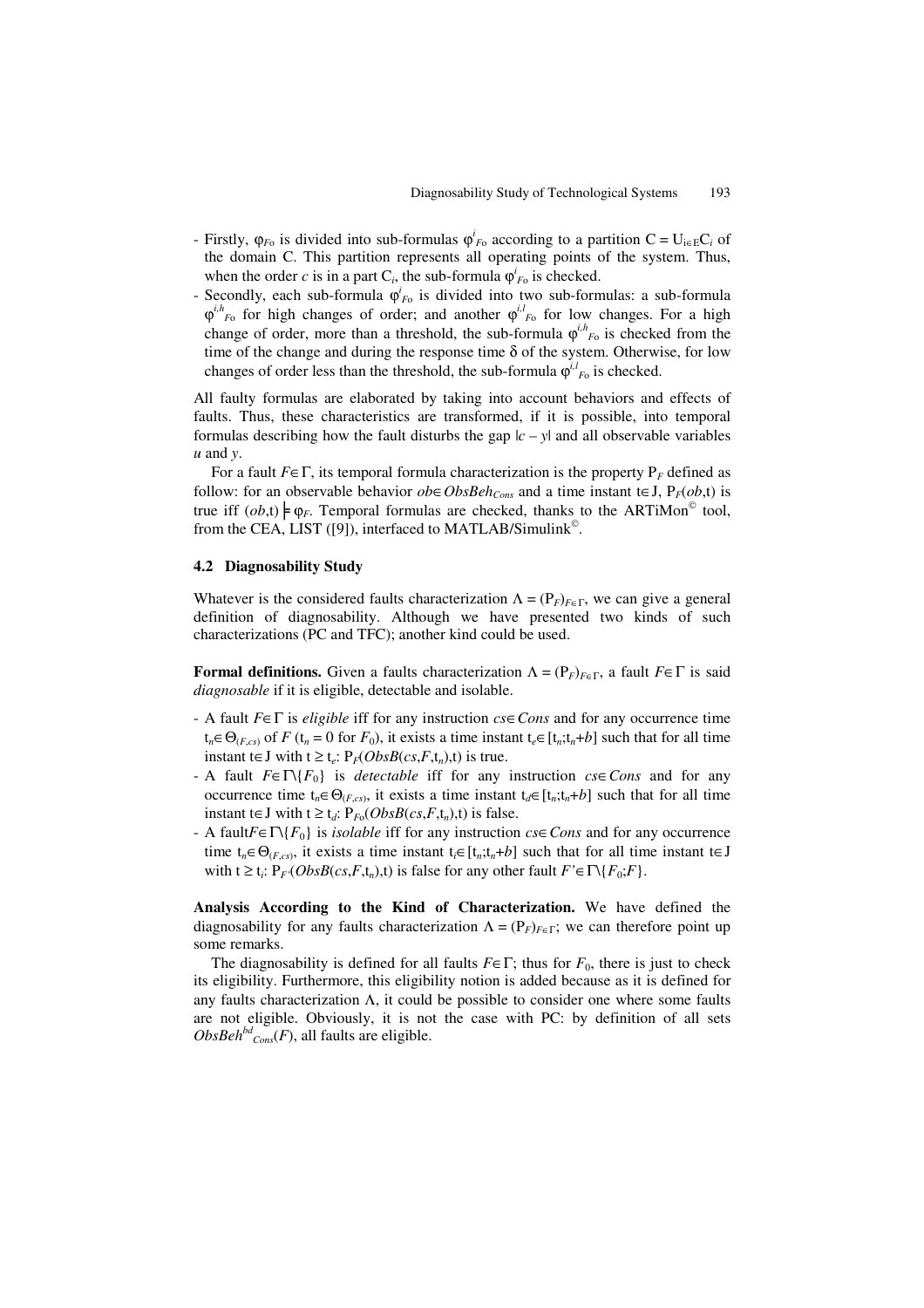Since the diagnosability is defined by the conjunction of three notions, we could study them independently. But in practical applications for example the isolability study of a fault  $F \in \Gamma \backslash \{F_0\}$  will be considered only if *F* is detectable and with respect to other detectable faults  $F' \in \Gamma \setminus \{F_0; F\}$ . In fact, if a fault is not detectable for the diagnosability study, it means that it will not be detected by the diagnosis system when it will occur. This is due to the fact that the diagnosability study inheres in the analysis process of the diagnosis system.

We can observe a useful result: if a fault is not diagnosable with PC, it will not be diagnosable with TFC. In fact, TFC is obtained by exploiting the data sets  $ObsBeh_{Cons}(F)$ , thus it can be considered as a reduction of these sets. TFC is therefore a reduction of PC and its diagnosability requirements are thus stronger.

A brief complexity analysis shows the advantage of using TFC for an embedded diagnosis system.

- Space complexity: first, at each  $t_k$  sample, the diagnosis system has to store the received observable data vector. In addition, it has to keep only previous required data vectors during a temporal window bounded according to the considered faults characterization: the bound *b* for PC and β for TFC (the size of the longest temporal window appearing in all formulas). Thus, it is a number  $n_{Perf} = \#v \cdot (b/u)$  for PC and  $n_{Form} = \#v \cdot (\beta/u)$  for TFC, where *u* is the time unit (e.g.:  $u = 0.01$ ) and  $\#v$  is the number of observable variables. Then, the diagnosis system must store all formulas for TFC; whereas all data sets  $ObsBeh^{bd}_{Cons}(F)$  for PC. It means a number of data  $m_{Form} = n_{Form} + \prod_{F \in \Gamma}(2^{h(F)})$  for TFC and  $m = \sum_{F \in \Gamma}(\sum_{cse\text{ Cons}}(m_{F,cs}))$  for PC (where h(*F*) is the level of the formula *F*,  $m_{F_0, cs} = (\#J \cdot n_{Perf})$  and  $m_{F, cs} = (\# \Theta_{(F, cs)} \cdot (b/u) \cdot n_{Perf})$ , #J is the number of time instants between *b* and max(I) and  $\#\Theta_{(F,cs)}$  is the number of time occurrences *F* according to *cs*).
- Time complexity: for each  $t_k$  sample the embedded diagnosis system must check the real observed behavior of the system during a temporal window of operation, according to the considered faults characterization, against all data of observable behavior previously stored, also according to the kind of faults characterization. This time complexity is therefore proportional to the space complexity.

Therefore, PC could not be exploited by an embedded diagnosis system. First, the diagnosis system should have enough memory to store all these data sets *ObsBeh*<sup>bd</sup><sub>Cons</sub>(*F*) for each fault  $F \in \Gamma$ , and enough computational power to make all comparisons. Second, as we have seen, the set *Cons* of instructions must be the most representative: the set C<sup>I</sup> of all functions from  $I \subseteq T$  to C. Therefore this solution would be unusable for complex system with large ranges of operation. Nevertheless, it is useful during design and development phases of the system to intrinsically ensure the diagnosability of faults identified during the safety analysis.

Finally, TFC is perfectly adapted to be embedded inside a diagnosis system. In fact, conception and development phases are actually more and more accomplished with simulation tools which are able to generate the source code of control laws directly for a controller. We could add the embeddable  $ARTiMon^{\circ}$  technology (involved in the diagnosability study), with all temporal formulas, during the source code generation; it will be the embedded diagnosis system completing the controller.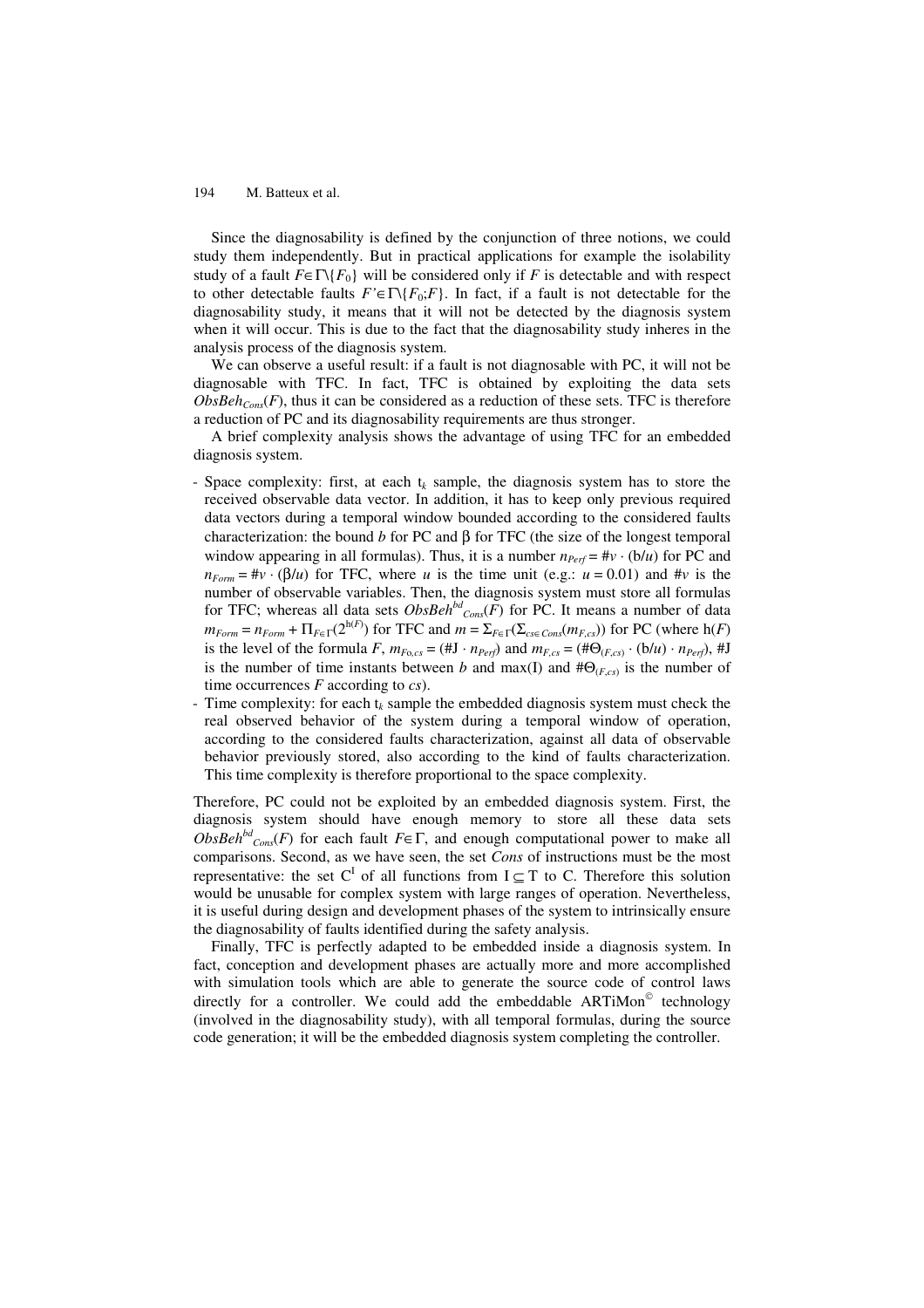#### **5 Practical Applications**

With the above theoretical framework, we have defined the diagnosability study of faults by analyzing their observable behavior obtained by models. By using simulation tools, such as MATLAB/Simulink $^{\circ}$ , we can apply this theoretical framework in practical applications.

First of all, we require a simulation model of the system. Simulation models used in control design could be a first solution; nevertheless, as showed in [10], we have to keep in mind that models needed for diagnosis are not the same that models needed for control. A model for control is generally less complex than a model for diagnosis.

We assume to have a simulation model of the system (the process and its controller) and furthermore we assume the model of the process represents perfectly the real system.

#### **5.1 A Simulation Model Example**

For example, we consider a part of a simulation model, developed in Matlab/Simulink $^{\circ}$ , of a fuel cell system embedded in an electric vehicle ([7]). The concerned part is the air alimentation line of the fuel cell stack. To summarize, thanks to a compressor at the beginning and a valve at the end of the line, this air line has to provide air to the fuel cell stack at specific mass flow rates and pressures supplied by the global controller of the fuel cell system. This model can be described, in a simplified manner for the system part, by the set (3) of equations:

$$
P(t+1) = k(Q_{in}(t) - Q_{out}(t)), P(0) = 1
$$
  
\n
$$
Q_{in}(t) = f_{in}(W(t), P(t))
$$
  
\n
$$
Q_{out}(t) = f_{out}(X(t), P(t))
$$
  
\n
$$
W(t) = \alpha_W \cdot u_W(t)
$$
  
\n
$$
X(t) = \alpha_X \cdot u_X(t)
$$
  
\n
$$
y_P(t) = \lambda_P \cdot P(t)
$$
  
\n
$$
y_Q(t) = \lambda_Q \cdot Q_{in}(t)
$$

*P* is the air pressure in the line.  $Q_{in}$  and  $Q_{out}$  are air mass flow rates respectively before and after the stack. *W* is the compressor speed rotation and *X* is the valve opening.  $u_w$  and  $u_x$  are respectively compressor and valve orders from the air line controller;  $y_P$  and  $y_Q$  are respectively air pressure and air mass flow rate measures.  $k$ , α*W*, α*X*, λ*P*, λ*Q* are constants.

These mass flow rate and pressure are controlled according to orders  $(c<sub>O</sub>$  for mass flow rate and  $c<sub>P</sub>$  for pressure) supplied by the global controller of the fuel cell system. The supplied mass flow rate order  $c<sub>O</sub>$  is computed, for the most part, according to the electrical power needed by the vehicle controller (the operator). The pressure order  $c<sub>P</sub>$ is then deduced from this mass flow rate according to pressure requirements in the stack and in the line. Thus, we can assume the mass flow rate order  $c<sub>Q</sub>$  is the main order. Therefore, the set of observable variables of this air line is  $V_{Obs} = \{c_O; c_P; u_W; u_X; y_O; y_P\}.$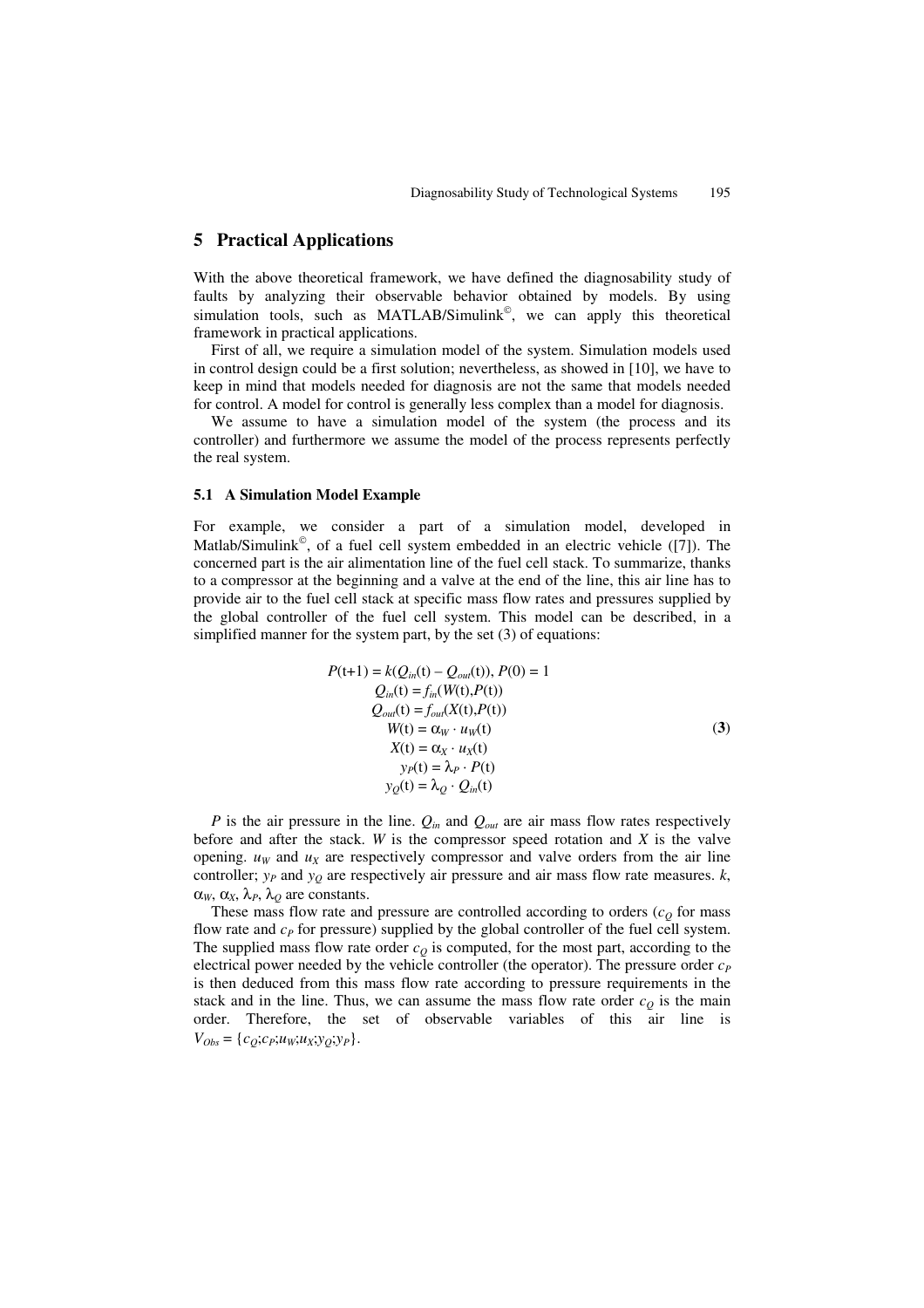All important faults of the air line have been identified and integrated in the simulation model by using an adapted faults library developed in MATLAB/Simulink<sup>©</sup> ([7]). For example, we consider a lock of the compressor  $F_{lock}$ which causes an abrupt decrease of the mass flow rate output of the compressor; and during the fault presence, this mass flow rate output stays equal to 0 gram per second. Within the model, variable  $Q_{in}$  is therefore disturbed by a multiplicative perturbation and is described by  $Q_{in, Flock}(t) = (1 - flt(t, t_n)) \cdot Q_{in}(t)$ , where *flt* is the behavior of  $F_{lock}$ , parameterized to occur abruptly at a time instant  $t_n$  and stay permanent (so  $flt(t,t_n) = 0$ before  $t_n$  and 1 after).

#### **5.2 Observable Behaviors Obtained by Simulations**

We have considered a set *Cons* of instructions representing all operation ranges of the air line. By simulating the normal and all faulty models, according to the set *Cons* of instructions, we have obtained all data sets  $ObsBeh_{Cons}(F)$  of observable behaviors for all identified faults *F*∈Γ parameterized according to their behaviors and effects ([7]).

Fig. 2 illustrates two observable behaviors obtained for a random instruction *cs* during the temporal window [0;20]. In the two figures, first and second graphs show the mass flow rate and the pressure in the air line: dotted lines represent orders  $c<sub>Q</sub>$  and  $c_P$  whereas plain lines represent measures  $y_Q$  and  $y_P$  from sensors. The third graph shows orders from the air line controller: compressor orders  $u<sub>W</sub>$  in plain line and valve orders  $u_x$  in dotted line. Fig. 2 on left shows the normal observable behavior  $ObsB(cs, F<sub>0</sub>, 0)$  whereas Fig. 2 on right shows the faulty observable behavior  $ObsB(c, F_{lock}, 13)$ , for the lock of the compressor occurring at the time instant 13. During the time interval [0;13[, the air line operates correctly, as the normal behavior; but from the time instant 13, we can see disturbances in all graphs. Mass flow rate measures (first graph) decrease abruptly to 0 gram per second; compressor orders (third graph) are therefore maximal (equal to 1) in order to compensate the difference between orders and measures. Pressure measures (second graph) are thus equal to 1 bar.

#### **5.3 Results on the Air Line Model**

The diagnosability study of faults in the air line model was achieved with use of the temporal formulas characterization.

For example, the conjunction  $\varphi_{F_0}$ , of the two following formulas, characterizes the observable behavior of the air line in the normal case:

$$
\varphi^1_{F_0}: (c_Q \in [0; 25]) \Rightarrow
$$
\n
$$
((G_{[-3;0]}(c - V_{[-0.01]}c = 0) \Rightarrow ((lc_Q - y_Q) \le 0.5) \land (lc_P - y_P) \le 0.1)))
$$
\n
$$
\lor (E_{[-3;0]}(c - V_{[-0.01]}c \ne 0) \Rightarrow ((lc_Q - y_Q) > 0) \land (lc_P - y_P) > 0)))
$$
\n
$$
\varphi^2_{F_0}: (c_Q \in [25; 30]) \Rightarrow
$$
\n
$$
((G_{[-3;0]}(c - V_{[-0.01]}c = 0) \Rightarrow ((lc_Q - y_Q) \le 1) \land (lc_P - y_P) \le 0.5)))
$$
\n
$$
\lor (E_{[-3;0]}(c - V_{[-0.01]}c \ne 0) \Rightarrow ((lc_Q - y_Q) > 0) \land ((lc_P - y_P) > 0)))
$$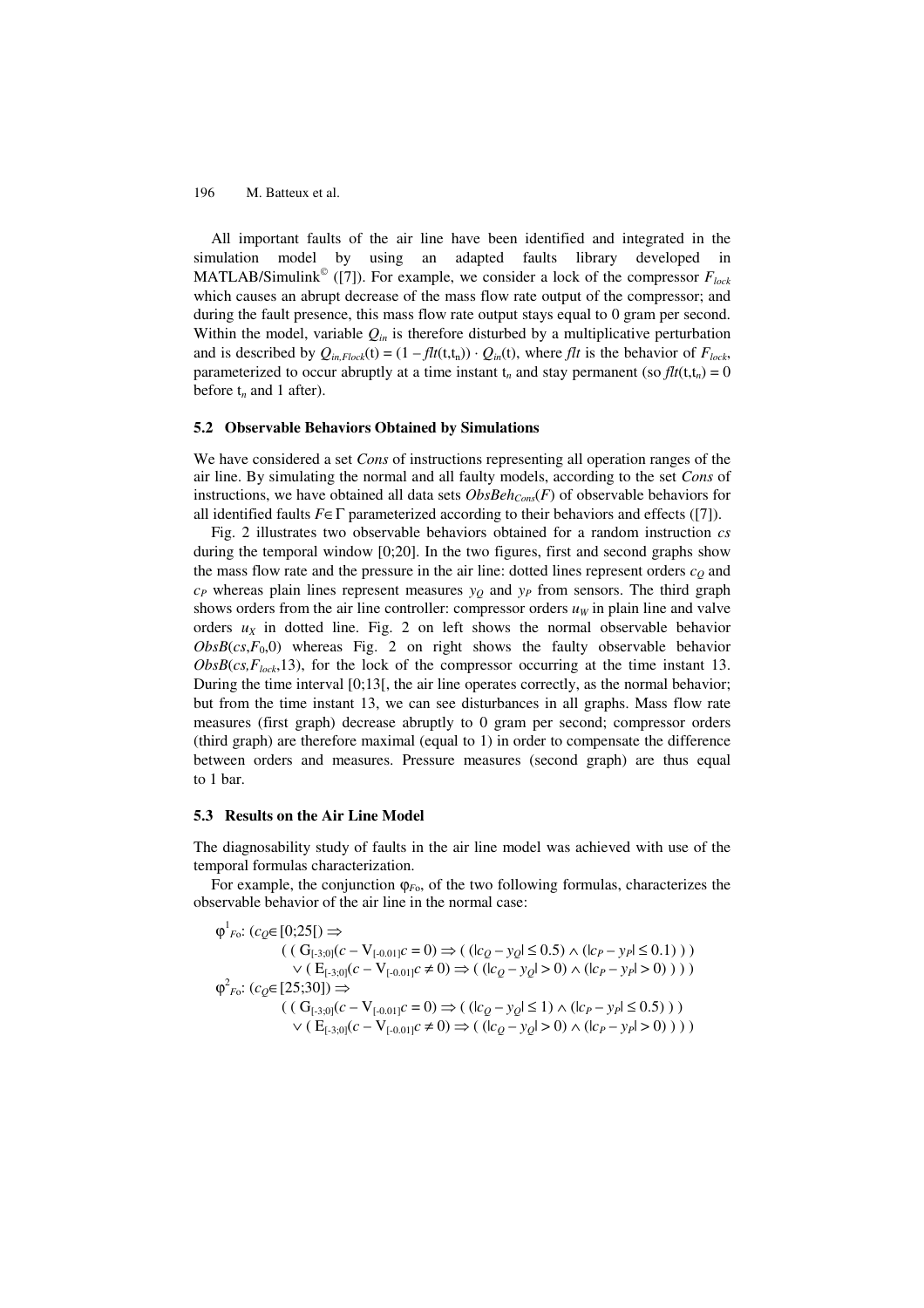

**Fig. 2.** Observable behaviors obtained by simulations (left: normal; right: lock of compressor)

The following formula ϕ*lock* characterizes the observable behavior of the air line under the lock of the compressor:

 $\varphi_{lock}$ : ( G<sub>[-1;0]</sub>( ( *y*<sub>Q</sub> = 0 )  $\wedge$  ( *y<sub>P</sub>* = 1 )  $\wedge$  ( *u<sub>W</sub>* = 1 )  $\wedge$  ( *u<sub>X</sub>* = 1 ) ) )

We consider the set of faults  $\Gamma = \{F_0; F_{lock}\}$ , where  $F_0$  is the normal case and  $F_{lock}$  is the lock of the compressor only occurring at the time instant  $t_n = 13$ . We suppose the set *Cons* of instructions is reduced to  $\{cs\}$  and we consider a bound  $b = 5$ . Thus,  $ObsBeh_{\{cs\}} = \{ObsB(cs, F_0, 0); ObsB(cs, F_{lock}, 13)\}, \text{ with } \Theta_{(F_0, cs)} = \{0\}$  and  $\Theta_{(Flock, cs)} = \{13\}.$ 

Firstly, the normal observable behavior  $ObsB(cs, F_0, 0)$  satisfies the formula  $\Phi_{F_0}$ . Therefore, the fault  $F_0$  is eligible.

Secondly, the faulty observable behavior  $ObsB(cs, F_{lock}, 13)$  satisfies the faulty formula  $\varphi_{lock}$  from the time instant  $t_e = 14,3\in[13;18]$ ; therefore, the fault  $F_{lock}$  is eligible. In addition, from the time instant 13, this faulty observable behavior  $ObsB(cs, F_{lock}, 13)$  does not satisfy the normal formula  $\varphi_0$ ; the fault  $F_{lock}$  is therefore detectable.

Of course, it is just an example. Firstly, the set of instructions is not reduced to only one but contains several ones representing all operation ranges of the system. Moreover, all identified faults have been taken into account with several occurrence times: before or after a change of orders and according the response time  $\delta$  of the system. Furthermore all real temporal formulas obtained are more elaborated.

#### **6 Conclusions and Perspectives**

In this paper, our goal was to exploit faulty models of a technological system to study faults diagnosability. We have first presented the theoretical framework to define observable behaviors of a system under, or not, a fault. It considers a model of the system with its controller and integrates faults, preliminary identified and classified, in this model. Then, according to a set of instructions representing all operation ranges of the system, we have defined observable behaviors in the normal and all faulty cases. They consist in sets of vectors of observable data ordered by time according to a given instruction of the set of instructions.

The notion of faults diagnosability was defined regardless of a considered faults characterization, describing, the most precisely, how the system operates under or not a fault. Two faults characterizations were proposed. A perfect one, well adapted for